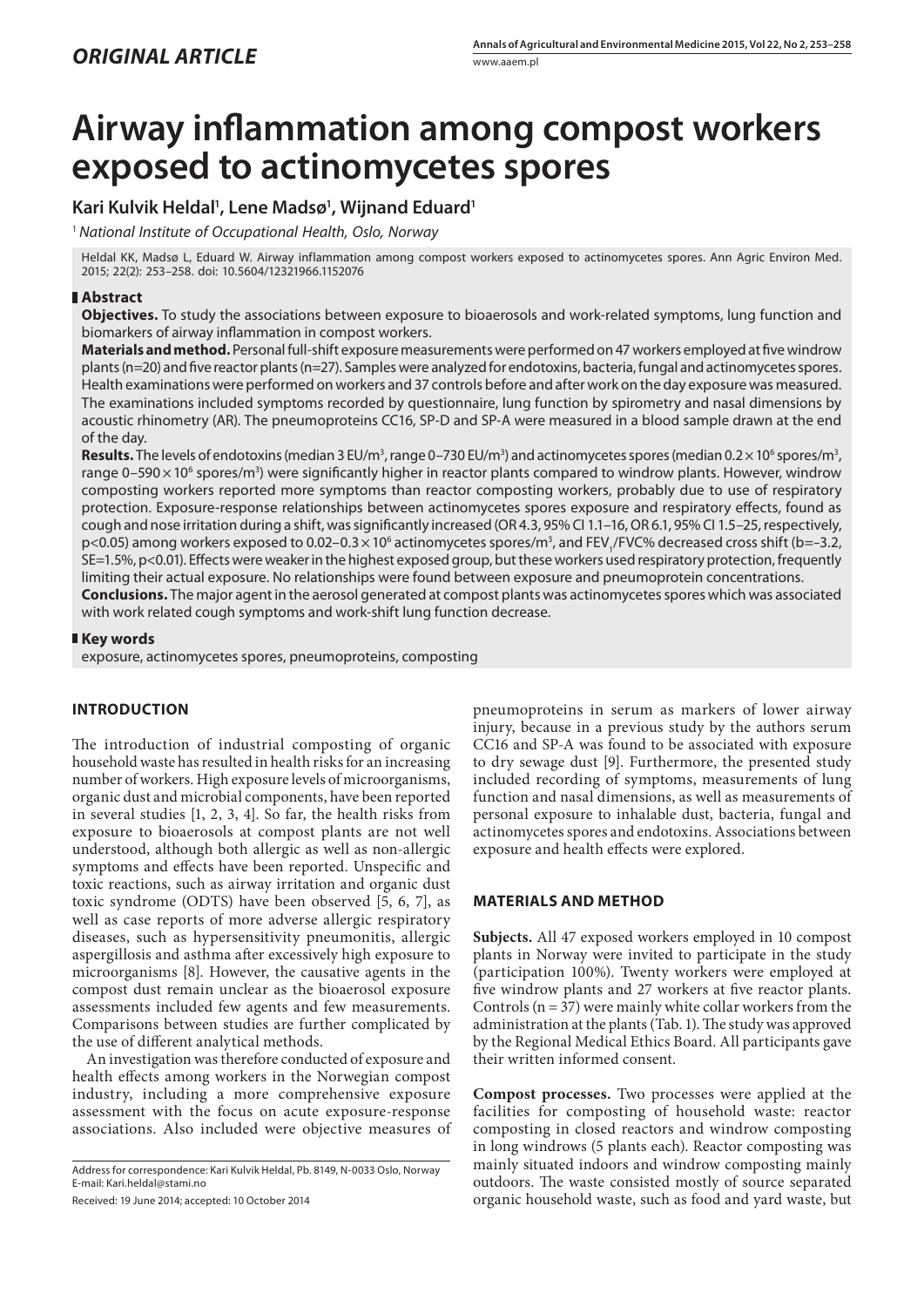Kari Kulvik Heldal, Lene Madsø, Wijnand Eduard. Airway inflammation among compost workers exposed to actinomycetes spores

|                                                          |                        | Compost workers            |                            |  |  |
|----------------------------------------------------------|------------------------|----------------------------|----------------------------|--|--|
|                                                          | Controls<br>$(N = 37)$ | Windrow<br>plants $(N=20)$ | Reactor plants<br>$(N=27)$ |  |  |
| Age, AM (SD)                                             | 43 (10)                | 41 (9)                     | 42 (11)                    |  |  |
| Male, (%)                                                | 74                     | 95                         | 100                        |  |  |
| Atopy, (%)                                               | 26                     | 10                         | 26                         |  |  |
| Current smokers, (%)                                     | 16                     | 50                         | 44                         |  |  |
| Tobacco consumption among<br>smokers, packyears, AM (SD) | 17(8)                  | 18(11)                     | 11(7)                      |  |  |

| <b>Table 1.</b> Characteristics of the population |  |
|---------------------------------------------------|--|
|---------------------------------------------------|--|

 $AM = Arithmetic$  mean  $(SD = standard deviation)$ 

also sludge from sewage plants and organic waste from food industries. The waste was stored indoors in processing halls and/or outdoors for several days, before mixing with structure material as ground up garden and wood waste. After the composting had ceased, the compost was shredded, sieved, and matured for up to several weeks. The workers operated bulldozers, cleaned and monitored humidity and oxygen in the compost.

**Study design.** All compost workers and unexposed controls underwent spirometry and acoustic rhinometry in the beginning and at the end of the work shift. Personal shift exposure was monitored during approximately six hours between the health examinations. The workers had not been exposed before the first health examination. A blood sample was collected after work. On the following two days after the health examinations additional personal exposure measurements were monitored to obtain more information about the exposure levels.

**Questionnaires.** The participants completed a selfadministered questionnaire which included questions on respiratory and gastro-intestinal symptoms experienced on the day of the exposure measurements. Smoking and health status was recorded by a general questionnaire [10].

**Exposure.** Two parallel personal filter samples were collected in PAS-6 cassettes [11] using battery-powered pumps operated at 2.0 l/min. One sample (polycarbonate filter, pore size 0.8 µm, Poretics, Osmonics, Livermore, USA) was analyzed for inhalable dust by gravimetry, for non-branching bacteria by fluorescence microscopy [12] and for fungal and actinomycetes spores by scanning electron microscopy (SEM) [13]. The second sample (glass fiber filter, Whatman GF/A, Maidstone, USA) was analyzed for endotoxin by a quantitative kinetic chromogenic Limulus amoebocyte lysate assay [14].

**Spirometry. P**ulmonary function was measured by spirometry (Vitalograph 2160 (SpirotracÒ, UK) according to the American Thoracic Society guidelines [15]. The same technician performed all tests. Spirometric airflow limitation was defined by a  $\text{FEV}_1/\text{FVC}$  ratio < 70% and  $\text{FEV}_1$  < 80% of predicted value based on ERS reference population [16].

**Acoustic rhinometry.** Dimensions of the nasal cavity were measured by acoustic rhinometry (Rhin2100, Rhino Metrics AS, Lynge, Denmark) as described in Rhinology [17]. The smallest total cross-sectional area and the total volume

between 0–20 mm (1) and 20–50 mm (2) from the nostrils were labeled TMCA1 and TMCA2, and TVOL1 and TVOL2, respectively. Tests were performed before work, after work, and a third test was performed after work and 15 minutes after decongestion with Xyclometazolin. The degree of mucosal swelling was estimated from the decongestive effect [18]. A decongestion factor was computed as the ratio between the difference in volume before and after spraying and the volume before spraying.

**Pneumoproteins.** Blood samples were collected between 13:00–14:00, directly after personal exposure sampling was terminated. Whole blood was collected by venipuncture in 10 ml tubes without additives (BD Diagnostic, Plymouth, UK). Serum was obtained after coagulation for 60 minutes at room temperature and centrifugation for 15 minutes at 3,000 RPM. The serum samples were then frozen in NUNC<sup>®</sup> cryotubes at  $-25^{\circ}$ C within 2 hours, and kept frozen until analysis. Concentrations of the CC16, SP-A and SP-D were determined at the Department of Occupational and Environmental Medicine, University of Gothenburg, and analyzed as described previously [9].

**Statistical methods.** Distributions of exposure and outcome variables were described by arithmetic mean, standard deviation, median and range. Variables with positive skew were log-transformed before statistical testing with parametric methods. Spearman correlation coefficients  $(r<sub>s</sub>)$  were computed between exposure variables. Before exposure-response analysis continuous exposure variables were divided into a zero category (controls and 0-values) and two categories with positive values of equal size. Exposureresponse associations and comparisons of job groups were tested by binary logistic and multiple linear regression models adjusted for age and tobacco consumption. Because of positivity problems with use of respiratory protection in the different job groups this variable was excluded from the models. Tobacco consumption for current smokers was characterized by pack-years in models of chronic effects and a dichotomous variable in models of cross-shift effects. The level of significance was set at 0.05 (two-tailed).

## **RESULTS**

**Exposure.** Endotoxin and actinomycetes levels were significantly higher in reactor plants compared to windrow plants (Tab. 2). Exposure levels to inhalable dust, bacteria and fungal spores were more similar. Especially the exposure to actinomycetes during composting in reactor plants could reach high levels with a maximum measurement of  $6 \times 10^8$  spores/m<sup>3</sup>. However, in 20–30% of the samples no fungal or actinomycetes spores were detected. Strong positive correlations were found between dust, endotoxins and bacteria ( $r_s$ =0.8–0.9, p<0.001). There was no correlation between bacteria and actinomycetes ( $r_{\rm s}$ =-0.07).

**Work-related symptoms.** Table 3 shows symptoms reported by windrow and reactor plant workers compared to controls. The symptom prevalence adjusted for age and smoking were generally higher among compost workers compared to controls, and highest among windrow workers. Cough (OR=4.3, 95% CI 1.0–18.2) and any work-related symptom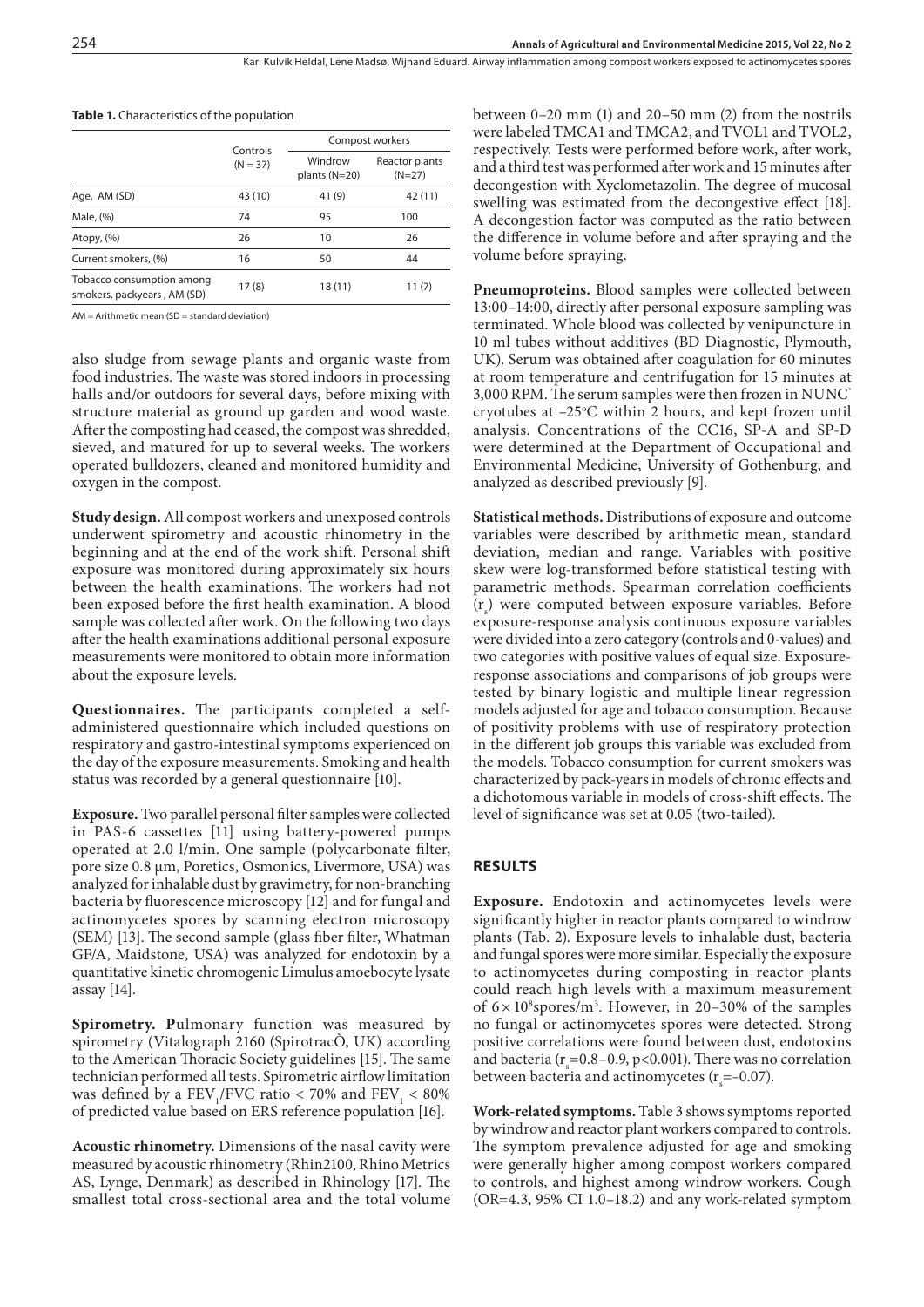Kari Kulvik Heldal, Lene Madsø, Wijnand Eduard . Airway inflammation among compost workers exposed to actinomycetes spores

#### **Table 2.** Airborne contaminants in the inhalable aerosol fraction collected by personal sampling

|                                                        | Bioaerosol exposure |                                       |             |                  |    |                                    |                    |                 |                                                      |     |                    |                |
|--------------------------------------------------------|---------------------|---------------------------------------|-------------|------------------|----|------------------------------------|--------------------|-----------------|------------------------------------------------------|-----|--------------------|----------------|
| Bioaerosol agent                                       |                     | All measurements<br>in windrow plants |             |                  |    | All measurements in reactor plants |                    |                 | Measurements concomitant with health<br>examinations |     |                    |                |
|                                                        | N                   | AM                                    | $N < D L^*$ | Med (Range)      | N  | AM                                 | N < D <sub>L</sub> | Med (Range)     | N                                                    | AM  | N < D <sub>L</sub> | Med (Range)    |
| Inhalable dust $(mq/m^3)$                              | 47                  | 0.5                                   | $\mathbf 0$ | $0.3(0.1 - 3.3)$ | 67 | 2.2                                | 0                  | $0.3(0.1-50)$   | 46                                                   | 1.0 | 0                  | $0.3(0.1-11)$  |
| Endotoxin (EU/m <sup>3</sup> )                         | 35                  | 4.0                                   | $\mathbf 0$ | $2.0(0-25)$ *    | 59 | 38                                 | 0                  | $3(0-730)*$     | 44                                                   | 22  | 0                  | $3(0.7 - 310)$ |
| Bacteria (10 <sup>6</sup> cells/m <sup>3</sup> )       | 47                  | 0.3                                   | 0           | $0.1(0-5.9)$     | 67 | 5.6                                | 0                  | $0.1(0 - 210)$  | 46                                                   | 6.0 | 0                  | $0.1(0-210)$   |
| Fungal spores (10 <sup>6</sup> spores/m <sup>3</sup> ) | 34                  | 0.1                                   | 15          | $0.02(0-1.3)$    | 47 | 1.5                                | 16                 | $0.03(0 - 41)$  | 46                                                   | ۱.5 | 24                 | $0.02(0-41)$   |
| Actinomycetes (10 <sup>6</sup> spores/m <sup>3</sup> ) | 34                  | 0.4                                   |             | $0.2(0-5.6)$ **  | 47 | 40.0                               |                    | $0.6(0-590)$ ** | 46                                                   | 23  | 20                 | $0.2(0-590)$   |

\* p<0.01 t-test on log-transformed exposure data

\*\*p<0.01 Man-Whitney test # Number of values below detection limit

#### **Table 3.** Self reported symptoms in compost workers and controls adjusted for age and smoking

|                                       | Controls (N=37) |           | Compost workers |                   |                |                      |                |                      |  |
|---------------------------------------|-----------------|-----------|-----------------|-------------------|----------------|----------------------|----------------|----------------------|--|
| Acute symptoms during work            |                 |           |                 | All $(N=47)$      |                | Windrow plant (N=20) |                | Reactor plant (N=27) |  |
|                                       | Prevalence (%)  | <b>OR</b> | Prevalence (%)  | OR (95% CI)       | Prevalence (%) | OR (95% CI)          | Prevalence (%) | OR (95% CI)          |  |
| Nose irritation                       | 15              | Ref       | 17              | $1.0(0.2 - 3.9)$  | 30             | $1.7(0.4 - 7.6)$     |                | $0.3(0.1 - 2.7)$     |  |
| Eye irritation                        | 15              | Ref       | 13              | $0.3(0.1-1.8)$    | 10             | $0.3(0.1-2.3)$       | 15             | $0.5(0.1-3.3)$       |  |
| Upper airway irritation               | 18              | Ref       | 23              | $1.2(0.3-4.2)$    | 35             | $1.7(0.4 - 7.2)$     | 15             | $0.7(0.1 - 3.8)$     |  |
| Cough                                 | 15              | Ref       | 36              | $3.3(0.9 - 11.4)$ | 45             | $4.3(1.0-18.2)$      | 30             | $2.3(0.5 - 11.3)$    |  |
| Asthma like symptoms                  | 6               | Ref       | 17              | $1.9(0.3 - 11.6)$ | 20             | $2.1(0.3 - 16.9)$    | 15             | $2.0(0.3 - 16.0)$    |  |
| Fever attacks                         | $\mathbf 0$     | Ref       | $\mathbf 0$     | <b>ND</b>         | 0              | <b>ND</b>            | 0              | <b>ND</b>            |  |
| Nausea                                | $\mathbf 0$     | Ref       | $\mathbf 0$     | <b>ND</b>         | 0              | <b>ND</b>            | 0              | <b>ND</b>            |  |
| Unusual tiredness                     | 18              | Ref       | 26              | $0.7(0.2 - 2.8)$  | 30             | $1.1(0.3-5.4)$       | 22             | $0.3(0.1-2.6)$       |  |
| One or more symptoms from the airways | 29              | Ref       | 47              | $1.8(0.6 - 5.3)$  | 55             | $2.5(0.7-8.9)$       | 41             | $1.3(0.3-5.1)$       |  |
| One or more work related symptoms     | 29              | Ref       | 55              | $2.3(0.8-6.5)$    | 65             | $4.0(1.1 - 14.7)$    | 48             | $1.3(0.3-4.9)$       |  |
|                                       |                 |           |                 |                   |                |                      |                |                      |  |

ND= not done

The significant relationships (p<0.05) are in bold

(OR=4.0, 95% CI 1.1–14.7) among windrow workers were significantly more prevalent. Cough in reactor workers (OR=2.3) and asthma-like symptoms in both groups of compost workers (OR=2.0–2.1) were also elevated although not significant.

**Spirometry.** Table 4 summarizes lung function measures of controls and windrow and reactor plant workers. Predicted

**Table 4.** Lung function in compost workers and controls. Pre-shift values and cross-shift changes

|                         |                  |                            | Compost workers           |                               |                               |  |  |  |  |
|-------------------------|------------------|----------------------------|---------------------------|-------------------------------|-------------------------------|--|--|--|--|
| Parameter               |                  | Controls<br>$(N=34)$       | All $(N=47)$              | Windrow<br>plants<br>$(N=20)$ | Reactor<br>plants<br>$(N=27)$ |  |  |  |  |
|                         |                  | AM $(SD)^A$                | AM (SD)                   | AM (SD)                       | AM (SD)                       |  |  |  |  |
| Pre-shift               |                  |                            |                           |                               |                               |  |  |  |  |
|                         | FEV, % pred      | 100.8 (11.7)               | 95.6 (13.2)               | 95.8 (14.2)                   | 95.5 (12.7)                   |  |  |  |  |
|                         | FVC % pred       | 109.5 (10.3) <sup>ab</sup> | 102.2 (12.9) <sup>a</sup> | 102.1 (14.7)                  | $102.3(11.6)^{b}$             |  |  |  |  |
|                         | FEV,/FVC%        | 91.7(9.0)                  | 93.8 (8.0)                | 94.2(7.7)                     | 93.5(8.3)                     |  |  |  |  |
| Cross-shift differences |                  |                            |                           |                               |                               |  |  |  |  |
|                         | FEV <sub>1</sub> | 0.01(0.1)                  | 0.01(0.1)                 | $-0.02(0.1)$                  | 0.01(0.2)                     |  |  |  |  |
|                         | <b>FVC</b>       | 0.03(0.2)                  | 0.04(0.2)                 | 0.09(0.2)                     | 0.01(0.1)                     |  |  |  |  |
|                         | FEV / FVC%       | $-0.16(2.7)$               | $-0.50(3.2)$              | $-1.54(2.9)$                  | 0.23(3.3)                     |  |  |  |  |
|                         |                  |                            |                           |                               |                               |  |  |  |  |

AM=Arithmetic mean. SD=standard deviation

a: General linear model test between controls and workers adjusted for smoking, age and atopy p<0.05,, b: between reactor workers and controls, p<0.05

FVC% measured before work for all compost workers (102.2%) and for the reactor plant workers only (102.3%), was lower compared to controls (109.5%) adjusted for packyears, age and atopy ( $p<0.05$ ). The difference in FVC% among smoking controls and workers (118.0% – 100.7%) was substantially larger than among non smokers (108.7% – 103.5%).

**Pneumoproteins.** The serum concentrations of SP-A, SP-D and CC16 are shown in Table 5. CC16 was lower among windrow plant workers (5.6 ng/ml) compared to controls (6.4 ng/ml) and reactor plant workers (6.3 ng/ml), but not significantly.

**Acoustic rhinometry.** The outer volume of the nasal cavity TVOL1 showed a significant cross- shift decrease in volume during the work shift among workers at the reactor plant  $(-0.28 \text{ cm}^3, \text{p} < 0.01)$ , adjusted for smoking and age, and also among all compost workers combined  $(-0.22 \text{ cm}^3, \text{ p} < 0.05)$ (data not shown). Adjusted cross-shift changes in controls  $(-0.13 \text{ cm}^3)$  and windrow compost workers  $(-0.13 \text{ cm}^3)$ were smaller but not significant. No significant cross-shift changes were observed for the inner dimensions of the nose. Decongestion factors, both for the exposed groups (0.69) and controls (0.70), were at the higher end of the range indicated for moderate congestion from 0.4–0.7 [18].

**Respirator use.** Dust masks were used during 26% of all measurements, 41% (11 workers) during work at the reactor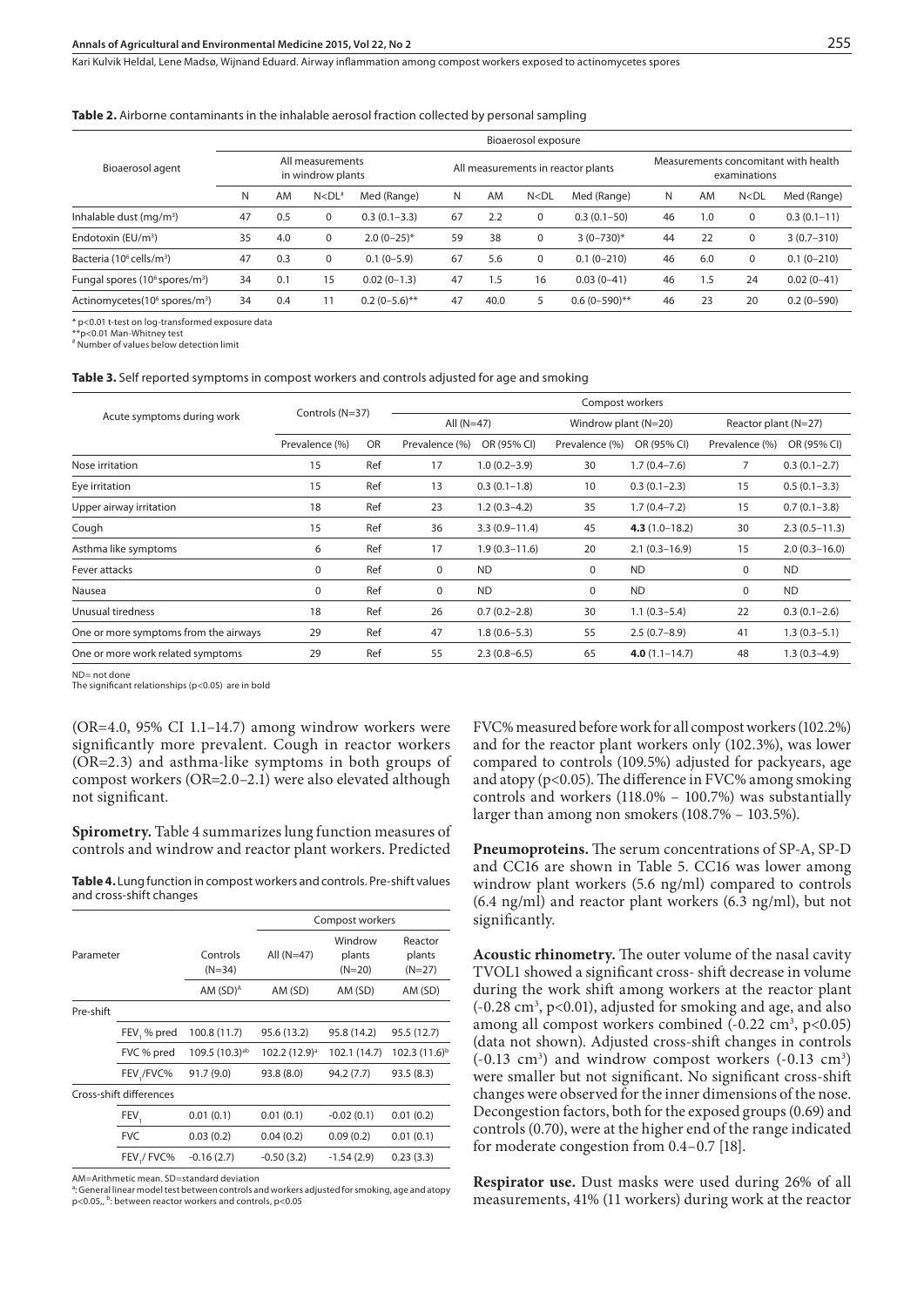| Pneumo-        |     |                 |              | Compost workers |     |                       |     |                       |  |  |  |
|----------------|-----|-----------------|--------------|-----------------|-----|-----------------------|-----|-----------------------|--|--|--|
| proteins       |     | Controls (N=37) | All $(N=47)$ |                 |     | Windrow plants (N=20) |     | Reactor plants (N=27) |  |  |  |
|                | AM  | Med (range)*    | AM           | Med (range)     | AM  | Med (range)           | AM  | Med (range)           |  |  |  |
| SP-A, µg/ml    | 280 | $50(1 - 2800)$  | 145          | 40 (0-14600)    | 100 | $43(1 - 480)$         | 180 | $38(3 - 1460)$        |  |  |  |
| SP-D, ng/ml    | 108 | 95 (36-234)     | 110          | 105 (35-219)    | 101 | 102 (36-150)          | 115 | 111 (35-219)          |  |  |  |
| $CC16$ , ng/ml | 6.4 | $6.0(3.0-17)$   | 6.2          | $5.7(1.7-13)$   | 5.6 | $5.3(1.7-13)$         | 6.3 | $6.0(3.1-13)$         |  |  |  |

**Table 5.** The concentrations of serum pneumoproteins in compost workers and controls

\* Arithmetic mean, median and range

plants and 5% (1 worker) during work at the windrow plants. As expected, dust masks were used much more frequently during measurements in the highest exposure category than in the lower. For actinomycetes spores, 63% in the highest exposed category used respirators and only 7% in the lowest exposed category, for endotoxins 36% and 14%, respectively. They were all workers at the reactor plants. The actual exposure of the reactor workers must therefore have been substantially lower.

**Associations between exposure and health effects.** The symptoms of nose irritation, upper airway irritation, cough, one or more airway symptoms and one or more work related symptoms, were significantly higher in the middle exposure category of actinomycetes spores  $(0.02-0.3 \times 10^6/\text{m}^3)$ measured on the same day of the health examination (Tab. 6), but not for the highest exposed category. Cough was also associated with middle category exposure to bacteria (0.01–  $0.2 \times 10^6$ /m<sup>3</sup>), endotoxins at exposure level 0.7–2.7 EU/m<sup>3</sup> and dust at exposure level 0.1–0.3 mg/m3 . Among workers higher exposed to fungal spores  $(0.1-41 \times 10^6/m^3)$  an association was found with tiredness during the day.

A significant cross-shift change in  $FEV<sub>1</sub>/FVC$  % was observed in the middle exposure category of actinomycetes spores ( $b=-3.2\%$ ,  $SE=1.5\%$ ,  $p=0.003$ ), and close to significant for the highest exposed category (b=–1.3%, SE=0.7%, p=0.08) adjusted for age and smoking. Statistical adjustment for

respiratory protection was not possible because no controls, one person in the middle exposed category but 10 persons in the highest exposed category, used respirators.

No associations were observed between the serum level of pneumoproteins, nasal cavity measurements and exposure to any agent.

#### **DISCUSSION**

The most important agent for respiratory effects among compost workers were spores from the Gram-positive actinomycetes showing significantly increased point prevalence of cough and cross- shift lung function decline when exposed to  $0.02-0.3 \times 10^6$  actinomycetes spores/m<sup>3</sup>. Especially reactor plant workers could be exposed to high levels of actinomycetes (maximum  $590 \times 10^6$  spores/m<sup>3</sup>). These workers were exposed to higher levels of both actinomycetes and endotoxins than workers at the windrow plants. However, the use of respiratory protection may have reduced actual exposure substantially. This probably confounded exposureresponse associations and may explain the seemingly lower risk for respiratory effects in workers in the highest exposure category and in reactor workers. The cross-shift decline of  $FEV<sub>1</sub>/FVC$  indicates that exposure to actinomycetes spores induces an inflammatory reaction in the lower airways. Associations between cough and exposure were also found

Table 6. Odds ratios and 95% confidence intervals (95% CI) of acute symptoms for individual exposure variables adjusted for age and smoke

| Exposure                                      |               |                    | Odds ratio (95% CI)        |                  |                  |                                |                              |  |  |  |  |  |
|-----------------------------------------------|---------------|--------------------|----------------------------|------------------|------------------|--------------------------------|------------------------------|--|--|--|--|--|
| Agent                                         | Concentration | Nose<br>irritation | Upper airway<br>irritation | Cough            | Tiredness        | One or more<br>airway symptoms | One or more<br>work symptoms |  |  |  |  |  |
|                                               | $\Omega$      | REF                | REF                        | <b>REF</b>       | <b>REF</b>       | <b>REF</b>                     | <b>REF</b>                   |  |  |  |  |  |
| Actinomycetes,<br>$106$ spores/m <sup>3</sup> | $0.02 - 0.3$  | $6.1(1.5-25)$      | $6.2(1.5-25)$              | $4.3(1.1-16)$    | $0.8(0.2 - 3.5)$ | $3.8(1.1-13)$                  | $4.5(1.2 - 17)$              |  |  |  |  |  |
|                                               | $0.5 - 590$   | $0*$               | $0*$                       | $2.4(0.6-9.1)$   | $2.7(0.8-9.8)$   | $1.0(0.3-3.6)$                 | $1.7(0.5-5.5)$               |  |  |  |  |  |
|                                               | 0             | REF                | REF                        | <b>REF</b>       | <b>REF</b>       | REF                            | <b>REF</b>                   |  |  |  |  |  |
| Fungal spores,<br>$106$ spores/m <sup>3</sup> | $0.01 - 0.06$ | $1.0(0.2 - 4.6)$   | $1.1(0.3-4.7)$             | $0.7(0.2 - 3.1)$ | $1.0(0.2 - 4.7)$ | $1.0(0.3-3.7)$                 | $1.2(0.3-4.3)$               |  |  |  |  |  |
|                                               | $0.07 - 41$   | $0.4(0.1 - 3.2)$   | $0.6(0.1-3.2)$             | $2.4(0.7-8.7)$   | $4.0(1.1-15)$    | $1.9(0.5-6.4)$                 | $3.2(0.9-12)$                |  |  |  |  |  |
|                                               | 0             | <b>REF</b>         | <b>REF</b>                 | <b>REF</b>       | <b>REF</b>       | <b>REF</b>                     | <b>REF</b>                   |  |  |  |  |  |
| Bacteria,<br>$10^6$ cells/m <sup>3</sup>      | $0.01 - 0.2$  | $1.2(0.3-4.9)$     | $1.4(0.4-5.3)$             | $3.9(1.1-14)$    | $0.9(0.2 - 3.7)$ | $2.9(0.9-9.2)$                 | $2.9(0.9-9.1)$               |  |  |  |  |  |
|                                               | $0.2 - 210$   | $0.4(0.1 - 2.4)$   | $0.5(0.1-2.6)$             | $2.1(0.6 - 7.9)$ | $1.9(0.5-6.7)$   | $1.3(0.4-4.3)$                 | $2.9(0.0-9.2)$               |  |  |  |  |  |
|                                               | $\mathbf 0$   | <b>REF</b>         | <b>REF</b>                 | <b>REF</b>       | <b>REF</b>       | <b>REF</b>                     | <b>REF</b>                   |  |  |  |  |  |
| Endotoxins,<br>EU/m <sup>3</sup>              | $0.7 - 2.7$   | $1.7(0.4 - 7.2)$   | $1.3(0.3-5.1)$             | $4.7(1.2-19)$    | $0.7(0.2 - 2.9)$ | $1.9(0.6-6.2)$                 | $1.9(0.6-6.2)$               |  |  |  |  |  |
|                                               | $2.9 - 310$   | $0.5(0.1-2.9)$     | $1.0(0.2 - 4.3)$           | $3.4(0.9-13)$    | $0.9(0.2 - 3.4)$ | $1.6(0.5-5.1)$                 | $2.1(0.7-6.4)$               |  |  |  |  |  |
|                                               | $\mathbf 0$   | <b>REF</b>         | <b>REF</b>                 | <b>REF</b>       | <b>REF</b>       | <b>REF</b>                     | <b>REF</b>                   |  |  |  |  |  |
| Dust,<br>mq/m <sup>3</sup>                    | $0.1 - 0.3$   | $1.5(0.5-6.2)$     | $1.8(0.6 - 7.1)$           | $4.9(1.3-19)$    | $0.8(0.2 - 3.5)$ | $2.9(0.9-9.4)$                 | $2.8(0.9 - 9.0)$             |  |  |  |  |  |
|                                               | $0.4 - 11$    | $0.3(0.1-2.2)$     | $0.4(0.1-1.9)$             | $2.3(0.6-9.0)$   | $2.3(0.6-8.9)$   | $1.1(0.3-3.8)$                 | $2.4(0.7 - 7.7)$             |  |  |  |  |  |

The significant relationships (p<0.05) are in bold

\* Not defined as there were no cases in the category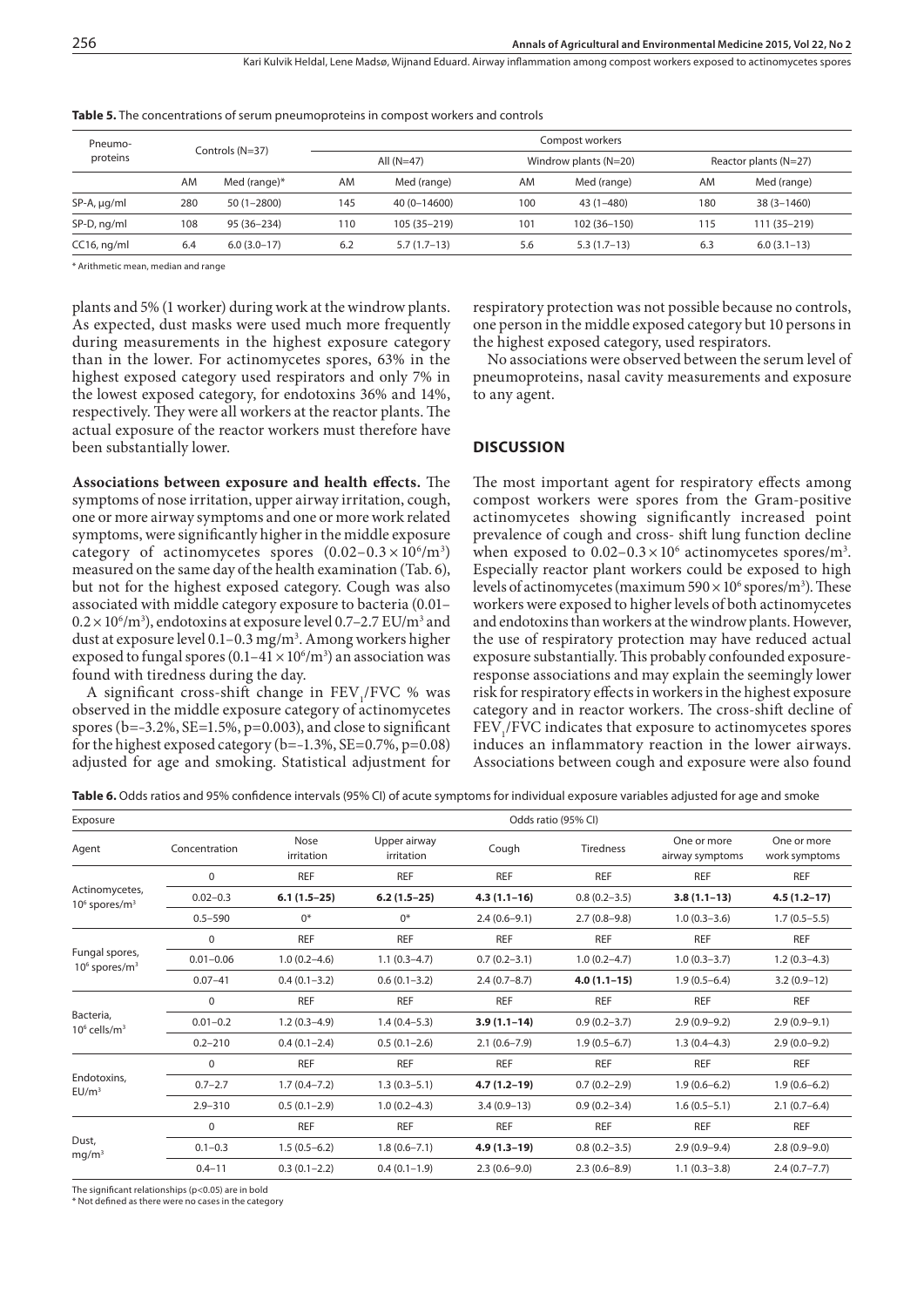for dust, bacteria and endotoxins, but because exposure levels of actinomycetes spores were weakly correlated with endotoxins and bacteria, the observed exposure-response associations found for actinomycetes spores can be regarded as independent.

The statistical power of this study was limited by the small size of the respondents. A strength of the cross-shift study design is that exposure is measured simultaneously with acute effects, and was estimated more accurately than in studies of chronic effects where cumulative exposure has to be estimated over often long time periods. Mass significance was also considered as 30 associations were tested, and two of the present associations are likely to be found with a statistical probability of 0.05. Nine significant associations were observed, indicating that the majority of the findings were significant.

The present study deviates from published studies by the lower levels of endotoxins and fungal spores and higher levels of actinomycetes spores. Exposure levels of actinomycetes spores during composting are poorly described in the literature, and studies are difficult to compare because different analytical methods were used. Exposure levels of actinomycetes spores during composting in Finnish  $(3-20\times10^{3}$  cfu/m<sup>3</sup>) [20] and German composting sites (4–  $3,500\times10^3$ cfu/m<sup>3</sup>) [6] using culture-based methods have been reported, also exposure to endotoxins, viable microorganisms and fungal spores (*Aspergillus* and *Penicillum* species) [2, 4, 5, 7]. Culture-based methods measure generally lower concentrations than counting of both viable and dead cells by microscopic methods. However, exposure levels of culturable fungi of  $2-10 \times 10^6$  cfu/m<sup>3</sup> have been reported [6] which are more than 100 times higher than the median level of  $0.02 \times 10^6$  spores/m<sup>3</sup> in the present study. On the other hand, some measurements exceeded the proposed effect level of  $10<sup>5</sup>$  fungal spores/m<sup>3</sup> by far [21], showing a maximum value of  $40 \times 10^6$  spores/m<sup>3</sup>. Also, exposure to endotoxins, especially during composting at windrow plants, was low  $(0-25 \text{ EU/m}^3)$ in this study, compared to Dutch compost workers which were exposed from 2 -1,900 EU/m<sup>3</sup> [2, 3, 4].

There is also limited information available of the health effects in compost workers. A review by Schlosser et al. (2009) concluded that health effects in exposed compost workers include both inflammatory and allergic outcomes, and primarily respiratory effects [22]. Endotoxin is suggested as the major causal agent of the upper airway inflammatory responses, while there is suggestive evidence from case studies among compost workers of an association between exposure to fungal and actinomycetes spores [22]. In the present study, irritation symptoms from the upper airways and cough were associated with exposure to actinomycetes (range  $0.02 - 3 \times 10^6$ /m<sup>3</sup>), and an association was also found between cough and other agents in the aerosol, such as endotoxins (0.7-2.7 EU/m<sup>3</sup>). However, endotoxin exposure is not likely to be causal because endotoxin levels were low and similar to indoor air environments  $(0.05-11 \text{ EU/m}^3)$ [23]. As endotoxin, bacteria and dust agents were strongly correlated, other agents in the aerosol may be involved.

Nose and cough symptoms were reported with high prevalence (57–70%) among 26 Dutch compost workers, but no exposure associations with endotoxin exposure (100– 3500 EU/m3 ) were found [3]. Bünger et al. (2007) concluded in a 5-year follow-up study of 123 compost workers that exposure to organic dust at work-places of composting facilities was

associated with adverse acute and chronic respiratory health effects, including upper airway irritation and chronic bronchitis [6]. Exposure measurements revealed high levels of actinomycetes spores in the study  $(3.5 \times 10^{6} \text{c} \text{f} \text{u}/\text{m}^{3})$ . However, measurements were performed only in 6 of the 41 composting sites and showed large variability [6]. In the presented study it was found that exposure to median level of actinomycetes spores  $(0.02-0.3 \times 10^6 \text{spores/m}^3)$  was associated with cough. The association was not significant in the highest exposed group  $(0.5-590 \times 10^6 \text{ spores/m}^3)$ , but respiratory protection was prevalent in this group.

Nasal swelling in the outer section of the nasal cavity was observed among the compost workers, which was greatest among reactor workers. No swelling of the inner part of the nose was observed. The inner part mucosa extends over a larger surface area than the outer section, which is therefore regarded as a more accurate measure of inflammatory response. The present finding of nasal swelling in the outer section suggests exposure to very large particles that deposit in the nose. Cross-shift swelling in the outer part has been reported previously in workers exposed to sewage dust [24].

Compost workers showed significantly lower predicted FVC% compared to controls, and a lower  $FEV_1/FVC$  was indicated. The largest difference was observed among smokers, indicating that smokers may be more sensitive to the exposure. However, there were few smokers in the control group. Also, Bünger et al. (2007) reported an accelerated decline (–5.4%) in predicted FVC% during a 5-year follow-up period of 123 compost workers [6]. In contrast, no decline in lung function was found among 26 Dutch compost workers [2] exposed to higher levels of endotoxins  $(100-3,500 \text{ EU/m}^3)$ compared to the current study. Schlosser et al. concluded in a review of 20 epidemiological studies of compost workers that results pertaining to respiratory function decrease are conflicting, but that findings may be limited by a weak statistical power due to small study populations [22].

#### **CONCLUSIONS**

In conclusion, exposure to actinomycetes spores was associated with work-related nasal and cough symptoms and cross-shift decline in lung function among compost workers. Even though workers at reactor plants had a higher external exposure than the windrow workers, fewer respiratory symptoms and effects were observed, most likely due to use of respiratory protection. The associations between exposure to actinomycetes spores and respiratory effects mainly found among windrow workers seem therefore more reliable.

#### **REFERENCES**

- 1. Heldal KK, Eduard W, Bergum M. Bioaerosol exposure during handling of source separated household waste. Ann Agric Environ Med. 1997; 4: 45–51.
- 2. van Tongeren M, van Amelsvoort L, Heederik D. Exposure to organic dust, endotoxins, and microorganisms in the municipal waste industry. Int J Occup Environ Health. 1997; 3: 30–36
- 3. Douwes J, Wouters IM, Dubbeld H, van Zwieten, Steerenberg P, Doekes G et al. Upper airway inflammation assessed by nasal lavage in compost workers: A relation with bio-aerosol exposure. Am J Ind Med. 2000; 37: 459–468.
- 4. Wouters IM, Spaan S, Douwes J, Duekes G, Heederik D. Overview of personal occupational exposure levels to inhalable dust, endotoxins,